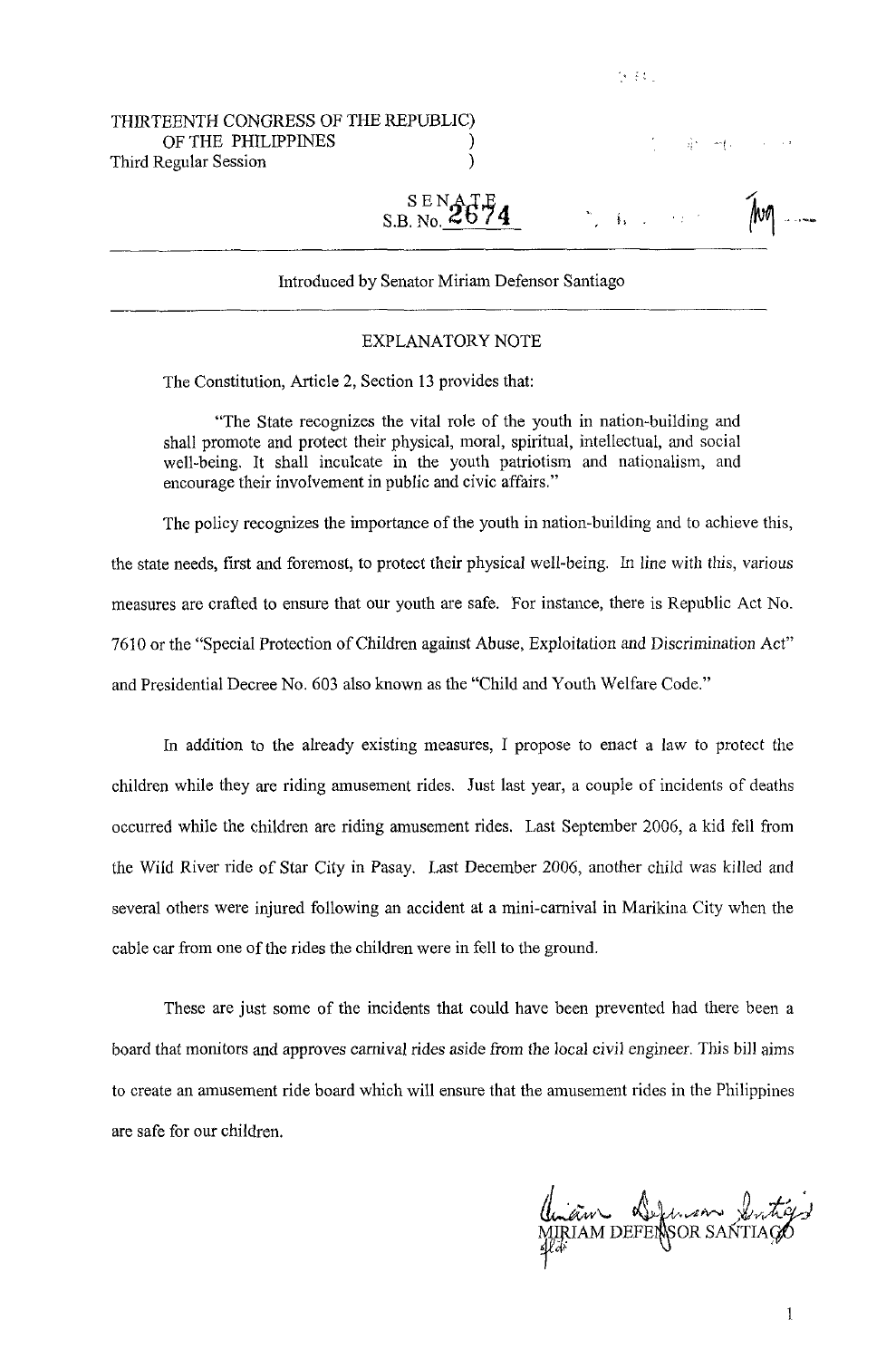## THIRTEENTH CONGRESS OF THE REPUBLIC) OF THE PHILIPPINES (1998) Third Regular Session )

# SENATE S.B.NO. **2G74**

### Introduced by Senator Miriam Defensor Santiago

### AN ACT CREATING AN AMUSEMENT PARKS SAFETY BOARD

*Be it enacted by the Senate and the House of Representatives of the Philippines in Congress assembled:* 

SECTION 1. *Short Title.* - This Act shall be known as the "Amusement Parks Safety Board Act of 2007."

SECTION 2. *Declaration of Policy.* – It is hereby declared the policy of the State to recognize the vital role of the youth in nation-building and to promote and protect their physical, moral, spiritual, intellectual, and social well-being. Towards this end, an amusement ride safety board is deemed essential to protect the physical well-being of the youth while they are on amusement rides.

SECTION 3. *Creation and Composition*. - There is hereby established an "Amusement Park Safety Board" to be composed of 7 members, one of whom shall be the Chief of the Bureau of Fire Protection or his designee. The remaining *6* members of the board shall be appointed by the president. Each member appointed by the president shall be appointed for a term of five years. The president shall fill any vacancy on the board for the remainder of the unexpired term with a representative of the same interest as that of the member whose term is vacant. Two members of the board shall represent the interests of small amusement ride businesses. Two members of the board shall represent the interests of the fixed amusement ride parks. Two members of the board shall be mechanical engineers knowledgeable of amusement rides. The Chief of the Bureau of Fire Protection shall call the first meeting of the board within sixty days after all members have been appointed and qualified. The Chief of the Bureau of Fire Protection

**Contract**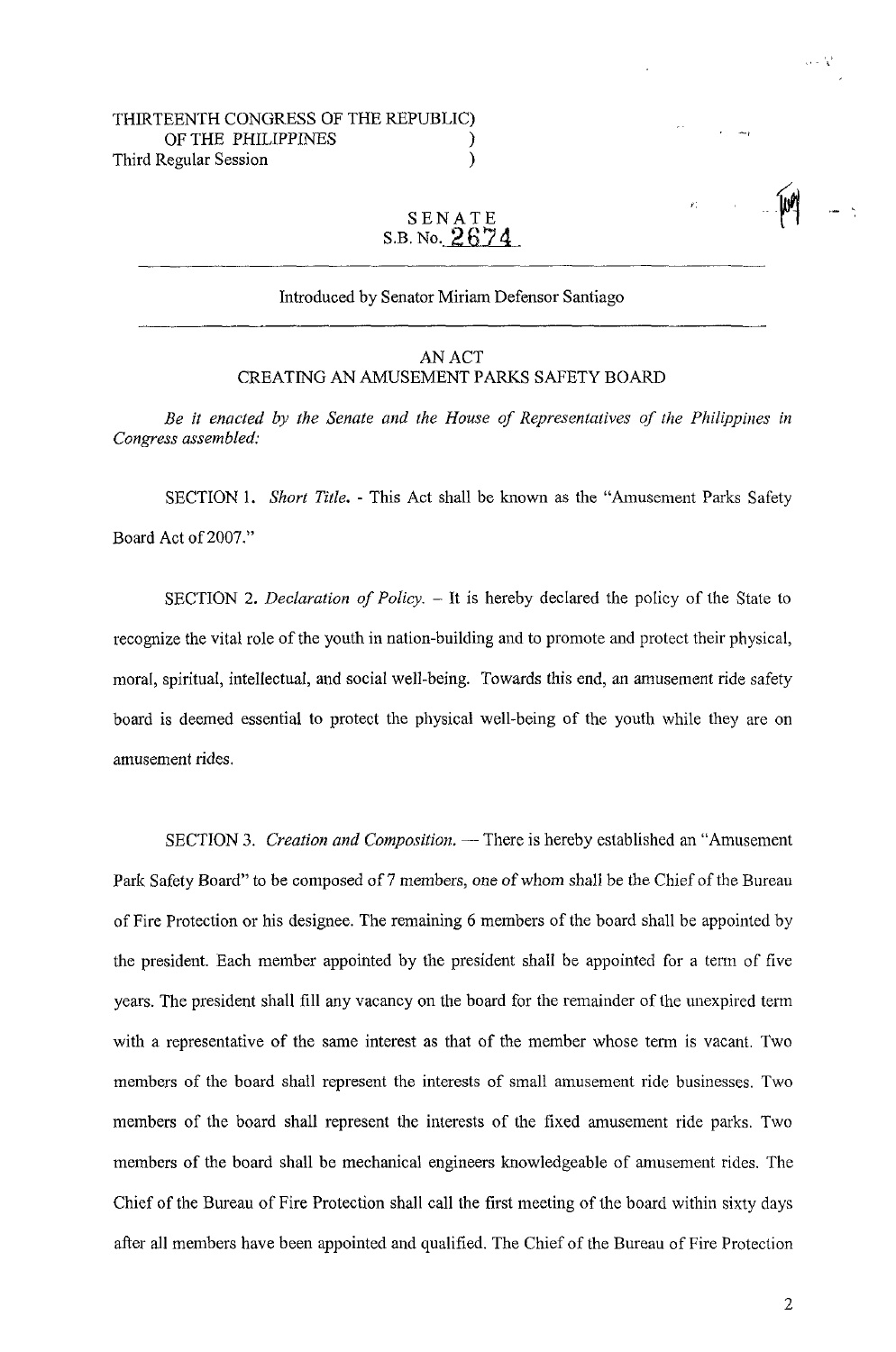shall serve as chairperson. After the initial meeting the members shall meet at the call of the chairperson, but shall meet at least three times per year. Five members of the board shall constitute a quorum.

SECTION **4.** *Powers and Function.* - The amusement ride safety board shall have the following powers and functions:

(1) To issue permits to operate for all amusement parks, small or fixed, already existing or new. The year after the all members have been appointed and qualified, all amusement parks must get a permit to operate from the Board, on top of existing local permit requirements, in order for it to operate in the country.

(2) To allow or disallow the operation of an amusement park if it deems that the amusement park is unsafe.

**(3)** To consult with engineering authorities and organizations who are studying and developing amusement ride safety standards;

(4) To adopt a code of rules and regulations governing maintenance, testing, operation, and inspection of amusement rides including the amount of permit fee that it deems reasonable. The board shall have the power to adopt a safety code for all amusement rides.

*(5)* To make recommendations to the Chief of the Bureau of Fire Protection concerning the board's findings on safety issues related to amusement rides.

SECTION 5. Compensation. - The members of the Commission shall be entitled to per diems for meetings attended, not exceeding five hundred pesos per meeting and not exceeding ten thousand pesos a month. The members of the board shall receive no other compensation for their services but they shall be reimbursed for their actual and necessary expenses incurred in the performance of their official duties.